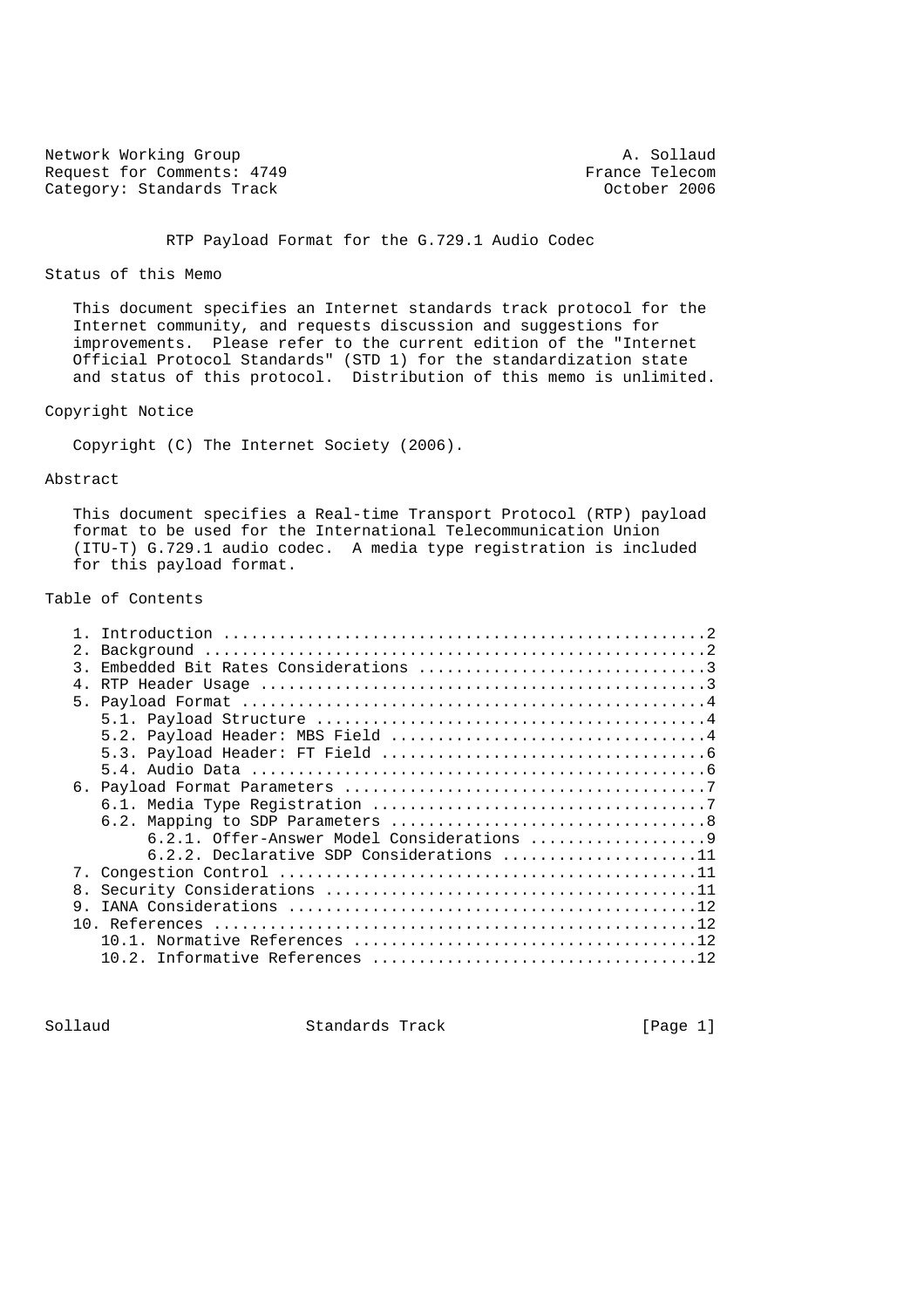## 1. Introduction

 The International Telecommunication Union (ITU-T) recommendation G.729.1 [1] is a scalable and wideband extension of the recommendation G.729 [9] audio codec. This document specifies the payload format for packetization of G.729.1 encoded audio signals into the Real-time Transport Protocol (RTP).

 The payload format itself is described in Section 5. A media type registration and the details for the use of G.729.1 with SDP are given in Section 6.

 The key words "MUST", "MUST NOT", "REQUIRED", "SHALL", "SHALL NOT", "SHOULD", "SHOULD NOT","RECOMMENDED", "MAY", and "OPTIONAL" in this document are to be interpreted as described in RFC 2119 [2].

#### 2. Background

 G.729.1 is an 8-32 kbps scalable wideband (50-7000 Hz) speech and audio coding algorithm interoperable with G.729, G.729 Annex A, and G.729 Annex B. It provides a standardized solution for packetized voice applications that allows a smooth transition from narrowband to wideband telephony.

 The most important services addressed are IP telephony and videoconferencing, either for enterprise corporate networks or for mass market (like Public Switched Telephone Network (PSTN) emulation over DSL or wireless access). Target devices can be IP phones or other VoIP handsets, home gateways, media gateways, IP Private Branch Exchange (IPBX), trunking equipment, voice messaging servers, etc.

 For all those applications, the scalability feature allows tuning the bit rate versus quality trade-off, possibly in a dynamic way during a session, taking into account service requirements and network transport constraints.

 The G.729.1 coder produces an embedded bitstream structured in 12 layers corresponding to 12 available bit rates between 8 and 32 kbps. The first layer, at 8 kbps, is called the core layer and is bitstream compatible with the ITU-T G.729/G.729A coder. At 12 kbps, a second layer improves the narrowband quality. Upper layers provide wideband audio (50-7000 Hz) between 14 and 32 kbps, with a 2 kbps granularity allowing graceful quality improvements. Only the core layer is mandatory to decode understandable speech; upper layers provide quality enhancement and wideband enlargement.

Sollaud **Standards Track** [Page 2]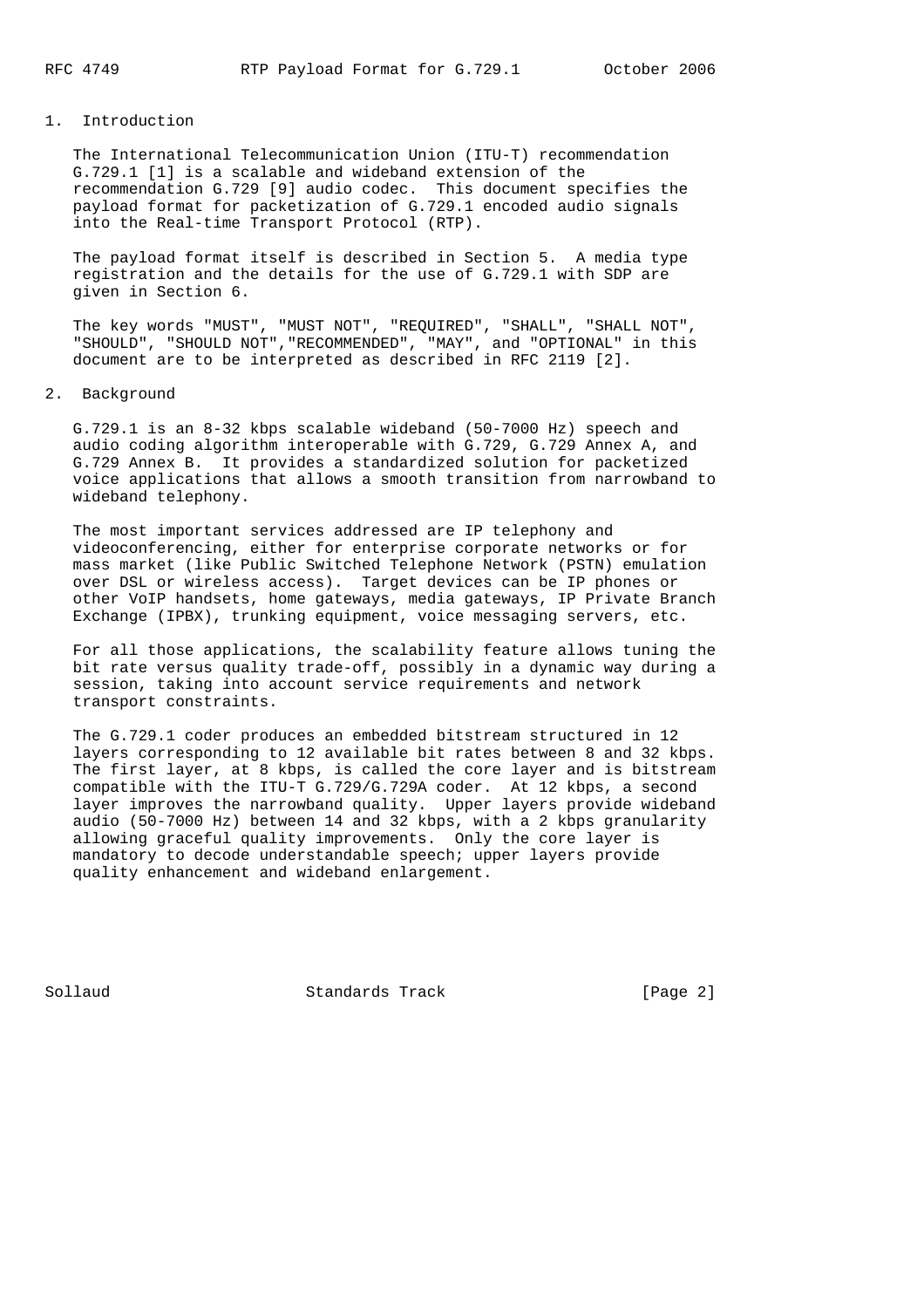The codec operates on 20-ms frames, and the default sampling rate is 16 kHz. Input and output at 8 kHz are also supported, at all bit rates.

3. Embedded Bit Rates Considerations

 The embedded property of G.729.1 streams provides a mechanism to adjust the bandwidth demand. At any time, a sender can change its sending bit rate without external signalling, and the receiver will be able to properly decode the frames. It may help to control congestion, since the bandwidth can be adjusted by selecting another bit rate.

 The ability to adjust the bandwidth may also help when having a fixed bandwidth link dedicated to voice calls, for example in a residential or trunking gateway. In that case, the system can change the bit rates depending on the number of simultaneous calls. This will only impact the sending bandwidth. In order to adjust the receiving bandwidth as well, we introduce an in-band signalling to request the other party to change its own sending bit rate. This in-band request is called MBS, for Maximum Bit rate Supported. It is described in Section 5.2. Note that it is only useful for two-way unicast G.729.1 traffic, because when A sends an in-band MBS to B in order to request that B modify its sending bit rate, it concerns the stream from B to A. If there is no G.729.1 stream in the reverse direction, the MBS will have no effect.

4. RTP Header Usage

 The format of the RTP header is specified in RFC 3550 [3]. This payload format uses the fields of the header in a manner consistent with that specification.

 The RTP timestamp clock frequency is the same as the default sampling frequency: 16 kHz.

 G.729.1 has also the capability to operate with 8 kHz sampled input/ output signals at all bit rates. It does not affect the bitstream, and the decoder does not require a priori knowledge about the sampling rate of the original signal at the input of the encoder. Therefore, depending on the implementation and the audio acoustic capabilities of the devices, the input of the encoder and/or the output of the decoder can be configured at 8 kHz; however, a 16 kHz RTP clock rate MUST always be used.

 The duration of one frame is 20 ms, corresponding to 320 samples at 16 kHz. Thus the timestamp is increased by 320 for each consecutive frame.

Sollaud **Standards Track** [Page 3]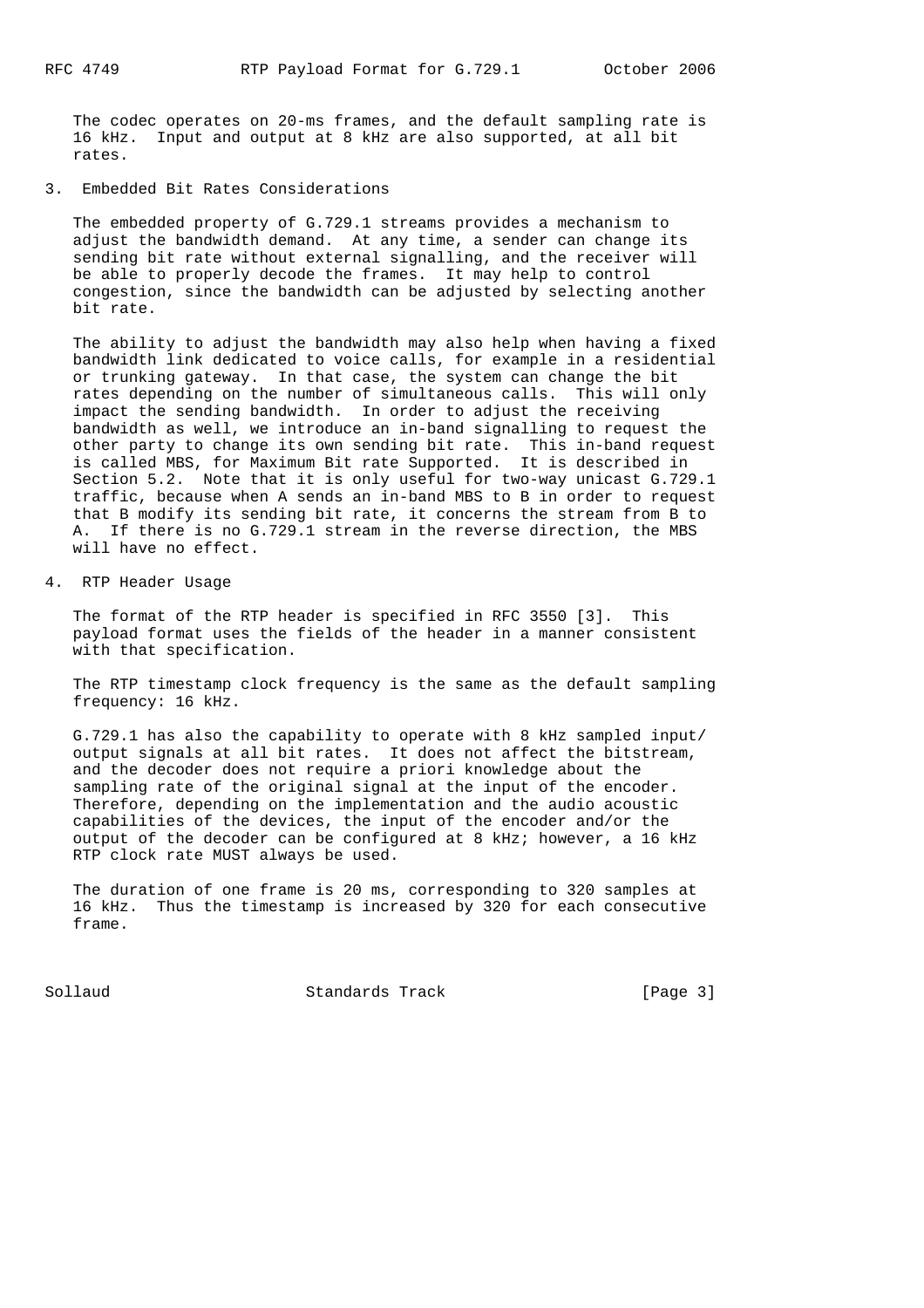The M bit MUST be set to zero in all packets.

 The assignment of an RTP payload type for this packet format is outside the scope of the document, and will not be specified here. It is expected that the RTP profile under which this payload format is being used will assign a payload type for this codec or specify that the payload type is to be bound dynamically (see Section 6.2).

```
5. Payload Format
```

```
5.1. Payload Structure
```
 The complete payload consists of a payload header of 1 octet, followed by zero or more consecutive audio frames at the same bit rate.

 The payload header consists of two fields: MBS (see Section 5.2) and FT (see Section 5.3).

 $0$  and  $1$  and  $2$  3 0 1 2 3 4 5 6 7 8 9 0 1 2 3 4 5 6 7 8 9 0 1 2 3 4 5 6 7 8 9 0 1 +-+-+-+-+-+-+-+-+-+-+-+-+-+-+-+-+-+-+-+-+-+-+-+-+-+-+-+-+-+-+-+-+ | MBS | FT | | +-+-+-+-+-+-+-+<br>: zero or more frames at the same bit rate : zero or more frames at the same bit rate in the state of the state of the state of the state of the state of the state of the state of the state of the +-+-+-+-+-+-+-+-+-+-+-+-+-+-+-+-+-+-+-+-+-+-+-+-+-+-+-+-+-+-+-+-+

### 5.2. Payload Header: MBS Field

 MBS (4 bits): maximum bit rate supported. Indicates a maximum bit rate to the encoder at the site of the receiver of this payload. The value of the MBS field is set according to the following table:

Sollaud **Standards Track** [Page 4]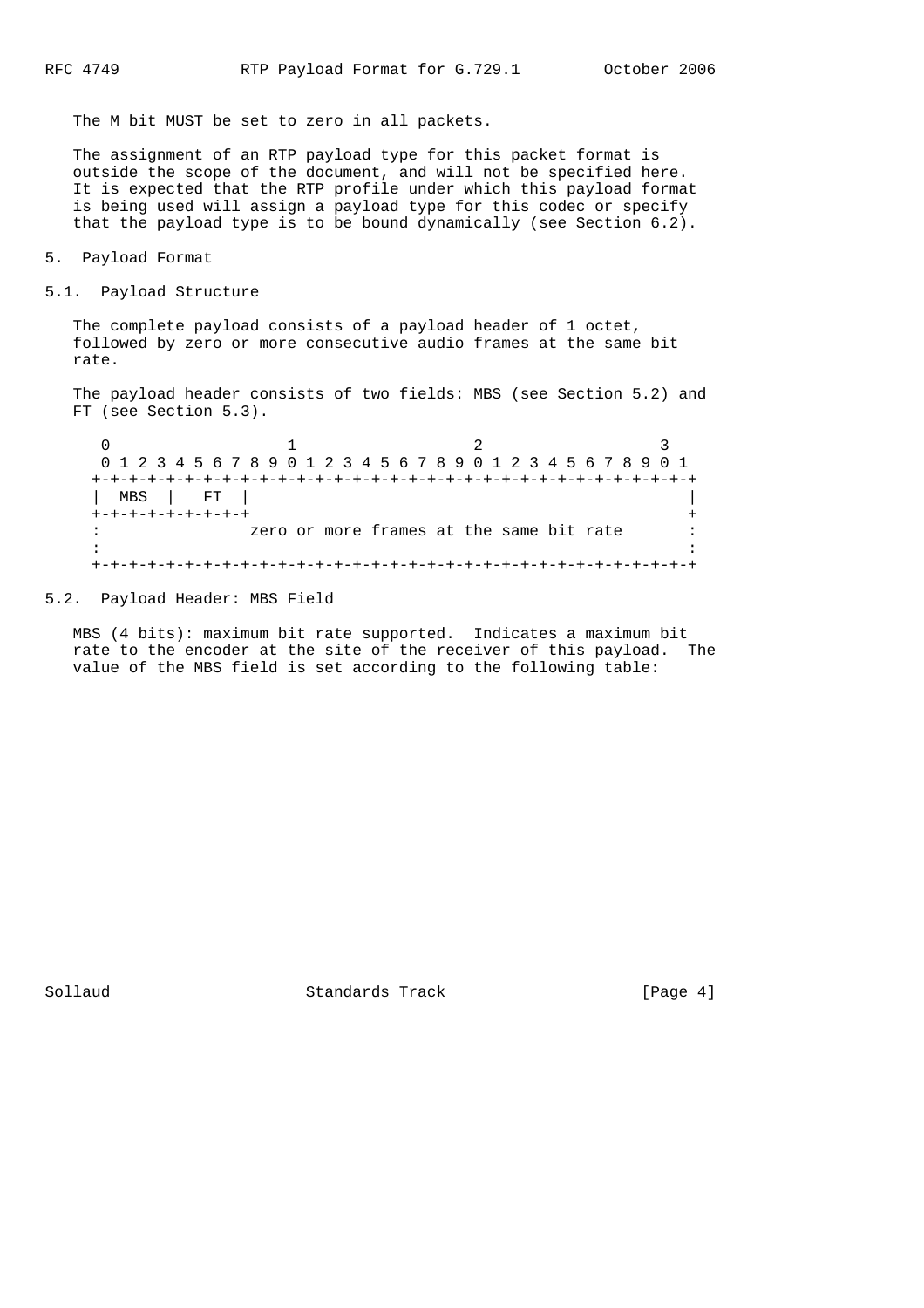The MBS is used to tell the other party the maximum bit rate one can receive. The encoder MUST NOT exceed the sending rate indicated by the received MBS. Note that, due to the embedded property of the coding scheme, the encoder can send frames at the MBS rate or any lower rate. As long as it does not exceed the MBS, the encoder can change its bit rate at any time without previous notice.

 Note that the MBS is a codec bit rate; the actual network bit rate is higher and depends on the overhead of the underlying protocols.

 The MBS received is valid until the next MBS is received, i.e., a newly received MBS value overrides the previous one.

 If a payload with a reserved MBS value is received, the MBS MUST be ignored.

 The MBS field MUST be set to 15 for packets sent to a multicast group and MUST be ignored on packets received from a multicast group.

 The MBS field MUST be set to 15 in all packets when the actual MBS value is sent through non-RTP means. This is out of the scope of this specification.

 See Sections 3 and 7 for more details on the use of MBS for congestion control.

Sollaud Standards Track [Page 5]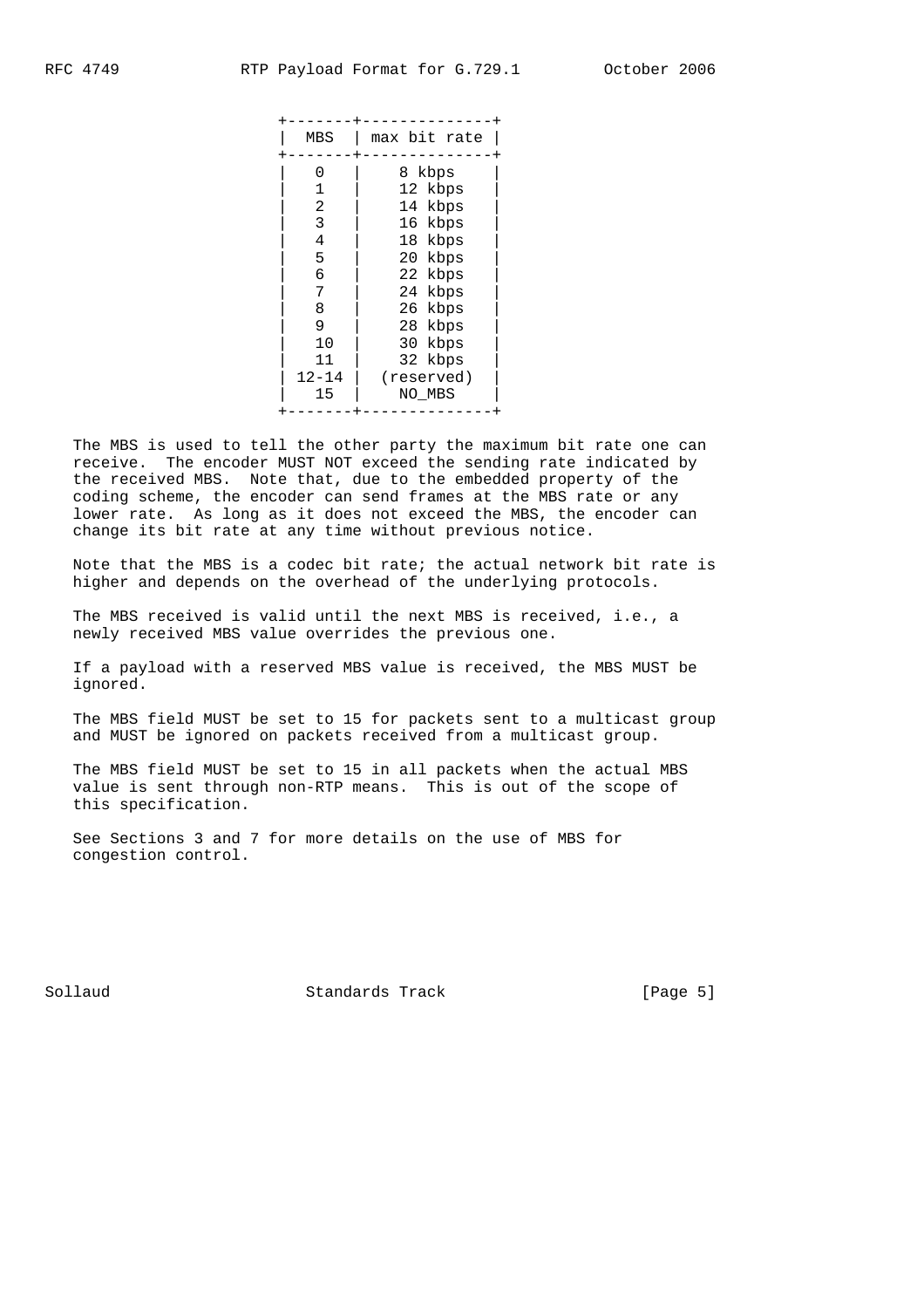#### 5.3. Payload Header: FT Field

 FT (4 bits): Frame type of the frame(s) in this packet, as per the following table:

| FT        | encoding rate | frame size |  |
|-----------|---------------|------------|--|
| 0         | 8 kbps        | 20 octets  |  |
|           | 12 kbps       | 30 octets  |  |
| 2         | 14 kbps       | 35 octets  |  |
| 3         | 16 kbps       | 40 octets  |  |
| 4         | 18 kbps       | 45 octets  |  |
| 5         | 20 kbps       | 50 octets  |  |
| 6         | 22 kbps       | 55 octets  |  |
| 7         | 24 kbps       | 60 octets  |  |
| 8         | 26 kbps       | 65 octets  |  |
| 9         | 28 kbps       | 70 octets  |  |
| 10        | 30 kbps       | 75 octets  |  |
| 11        | 32 kbps       | 80 octets  |  |
| $12 - 14$ | (reserved)    |            |  |
| 15        | NO DATA       |            |  |

 The FT value 15 (NO\_DATA) indicates that there is no audio data in the payload. This MAY be used to update the MBS value when there is no audio frame to transmit. The payload will then be reduced to the payload header.

 If a payload with a reserved FT value is received, the whole payload MUST be ignored.

## 5.4. Audio Data

 Audio data of a payload contains one or more consecutive audio frames at the same bit rate. The audio frames are packed in order of time, that is, oldest first.

 The size of one frame is given by the FT field, as per the table in Section 5.3, and the actual number of frames is easy to infer from the size of the audio data part:

nb\_frames = (size\_of\_audio\_data) / (size\_of\_one\_frame).

 Only full frames must be considered. So if there is a remainder to the division above, the corresponding remaining bytes in the received payload MUST be ignored.

Sollaud **Standards Track** [Page 6]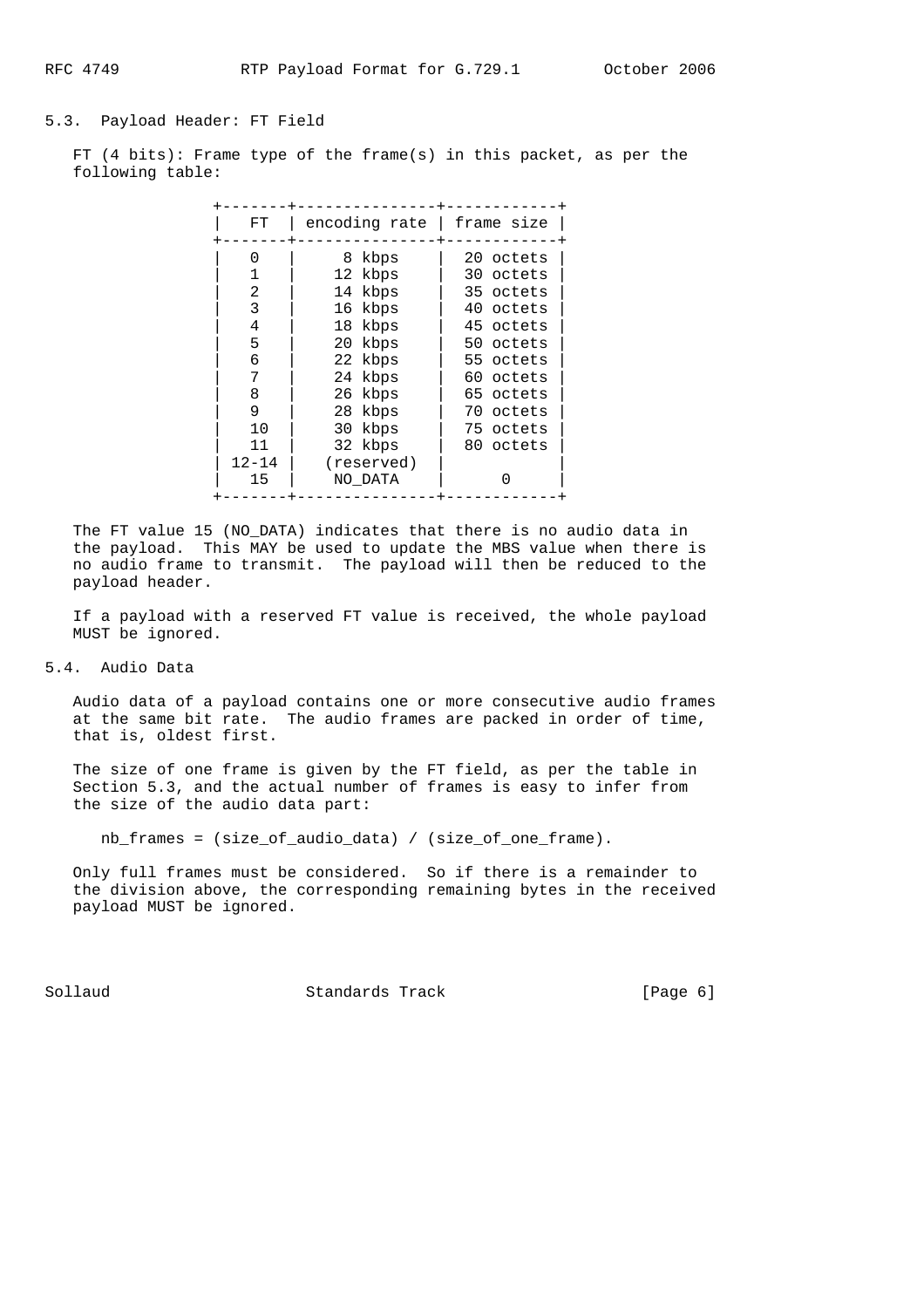Note that if FT=15, there will be no audio frame in the payload.

6. Payload Format Parameters

 This section defines the parameters that may be used to configure optional features in the G.729.1 RTP transmission.

 The parameters are defined here as part of the media subtype registration for the G.729.1 codec. A mapping of the parameters into the Session Description Protocol (SDP) [5] is also provided for those applications that use SDP. In control protocols that do not use MIME or SDP, the media type parameters must be mapped to the appropriate format used with that control protocol.

6.1. Media Type Registration

 This registration is done using the template defined in RFC 4288 [6] and following RFC 3555 [7].

Type name: audio

Subtype name: G7291

Required parameters: none

Optional parameters:

- maxbitrate: the absolute maximum codec bit rate for the session, in bits per second. Permissible values are 8000, 12000, 14000, 16000, 18000, 20000, 22000, 24000, 26000, 28000, 30000, and 32000. 32000 is implied if this parameter is omitted. The maxbitrate restricts the range of bit rates which can be used. The bit rates indicated by FT and MBS fields in the RTP packets MUST NOT exceed maxbitrate.
- mbs: the current maximum codec bit rate supported as a receiver, in bits per second. Permissible values are in the same set as for the maxbitrate parameter, with the constraint that mbs MUST be lower or equal to maxbitrate. If the mbs parameter is omitted, it is set to the maxbitrate value. So if both mbs and maxbitrate are omitted, they are both set to 32000. The mbs parameter corresponds to a MBS value in the RTP packets as per table in Section 5.2 of RFC 4749. Note that this parameter may be dynamically updated by the MBS field of the RTP packets sent; it is not an absolute value for the session.
- ptime: the recommended length of time (in milliseconds) represented by the media in a packet. See Section 6 of RFC 4566 [5].

Sollaud **Standards Track** [Page 7]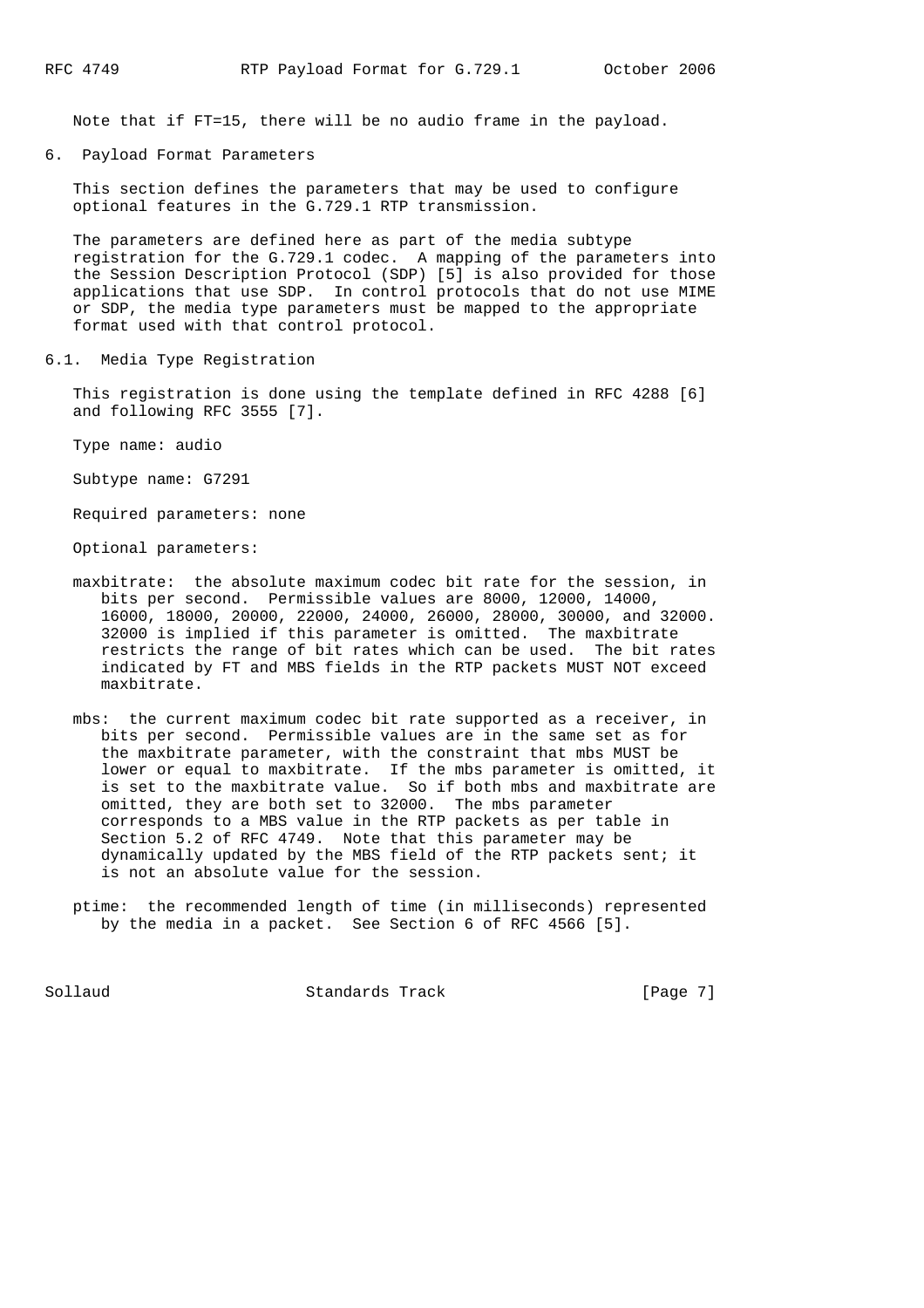- maxptime: the maximum length of time (in milliseconds) that can be encapsulated in a packet. See Section 6 of RFC 4566 [5]
- Encoding considerations: This media type is framed and contains binary data; see Section 4.8 of RFC 4288 [6].

Security considerations: See Section 8 of RFC 4749

Interoperability considerations: none

Published specification: RFC 4749

 Applications which use this media type: Audio and video conferencing tools.

Additional information: none

 Person & email address to contact for further information: Aurelien Sollaud, aurelien.sollaud@orange-ftgroup.com

Intended usage: COMMON

 Restrictions on usage: This media type depends on RTP framing, and hence is only defined for transfer via RTP [3].

Author: Aurelien Sollaud

- Change controller: IETF Audio/Video Transport working group delegated from the IESG
- 6.2. Mapping to SDP Parameters

 The information carried in the media type specification has a specific mapping to fields in the Session Description Protocol (SDP) [5], which is commonly used to describe RTP sessions. When SDP is used to specify sessions employing the G.729.1 codec, the mapping is as follows:

- o The media type ("audio") goes in SDP "m=" as the media name.
- o The media subtype ("G7291") goes in SDP "a=rtpmap" as the encoding name. The RTP clock rate in "a=rtpmap" MUST be 16000 for G.729.1.
- o The parameters "ptime" and "maxptime" go in the SDP "a=ptime" and "a=maxptime" attributes, respectively.

Sollaud **Standards Track** [Page 8]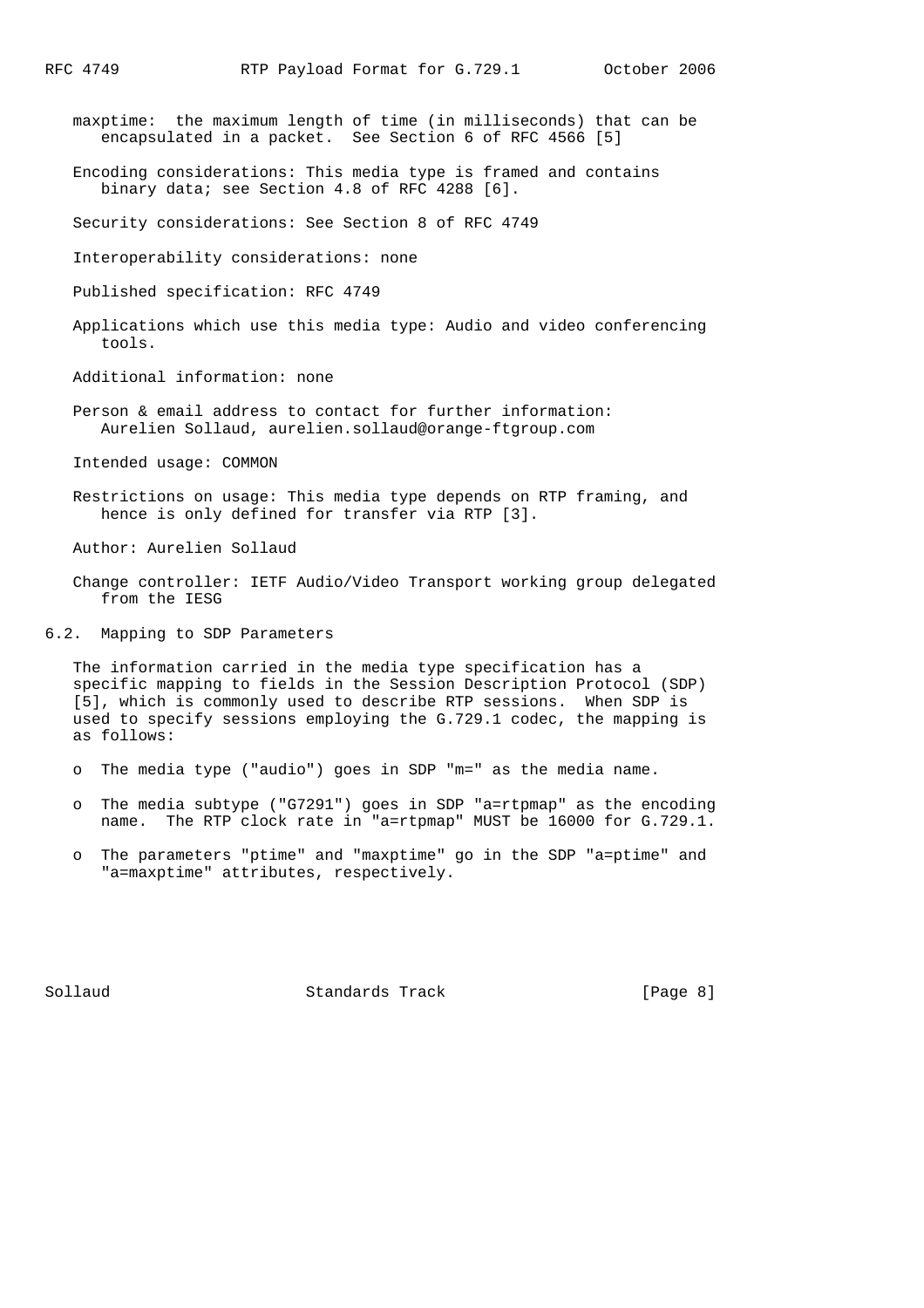o Any remaining parameters go in the SDP "a=fmtp" attribute by copying them directly from the media type string as a semicolon separated list of parameter=value pairs.

 Some example SDP session descriptions utilizing G.729.1 encodings follow.

Example 1: default parameters

 m=audio 53146 RTP/AVP 98 a=rtpmap:98 G7291/16000

 Example 2: recommended packet duration of 40 ms (=2 frames), maximum bit rate is 12 kbps, and initial MBS set to 8 kbps. It could be a loaded PSTN gateway which can operate at 12 kbps but asks to initially reduce the bit rate to 8 kbps.

 m=audio 51258 RTP/AVP 99 a=rtpmap:99 G7291/16000 a=fmtp:99 maxbitrate=12000; mbs=8000 a=ptime:40

### 6.2.1. Offer-Answer Model Considerations

 The following considerations apply when using SDP offer-answer procedures [8] to negotiate the use of G.729.1 payload in RTP:

 o Since G.729.1 is an extension of G.729, the offerer SHOULD announce G.729 support in its "m=audio" line, with G.729.1 preferred. This will allow interoperability with both G.729.1 and G.729-only capable parties.

Below is an example of such an offer:

 m=audio 55954 RTP/AVP 98 18 a=rtpmap:98 G7291/16000 a=rtpmap:18 G729/8000

 If the answerer supports G.729.1, it will keep the payload type 98 in its answer, and the conversation will be done using G.729.1. Else, if the answerer supports only G.729, it will leave only the payload type 18 in its answer, and the conversation will be done using G.729 (the payload format for G.729 is defined in Section 4.5.6 of RFC 3551 [4]).

Sollaud **Standards Track** [Page 9]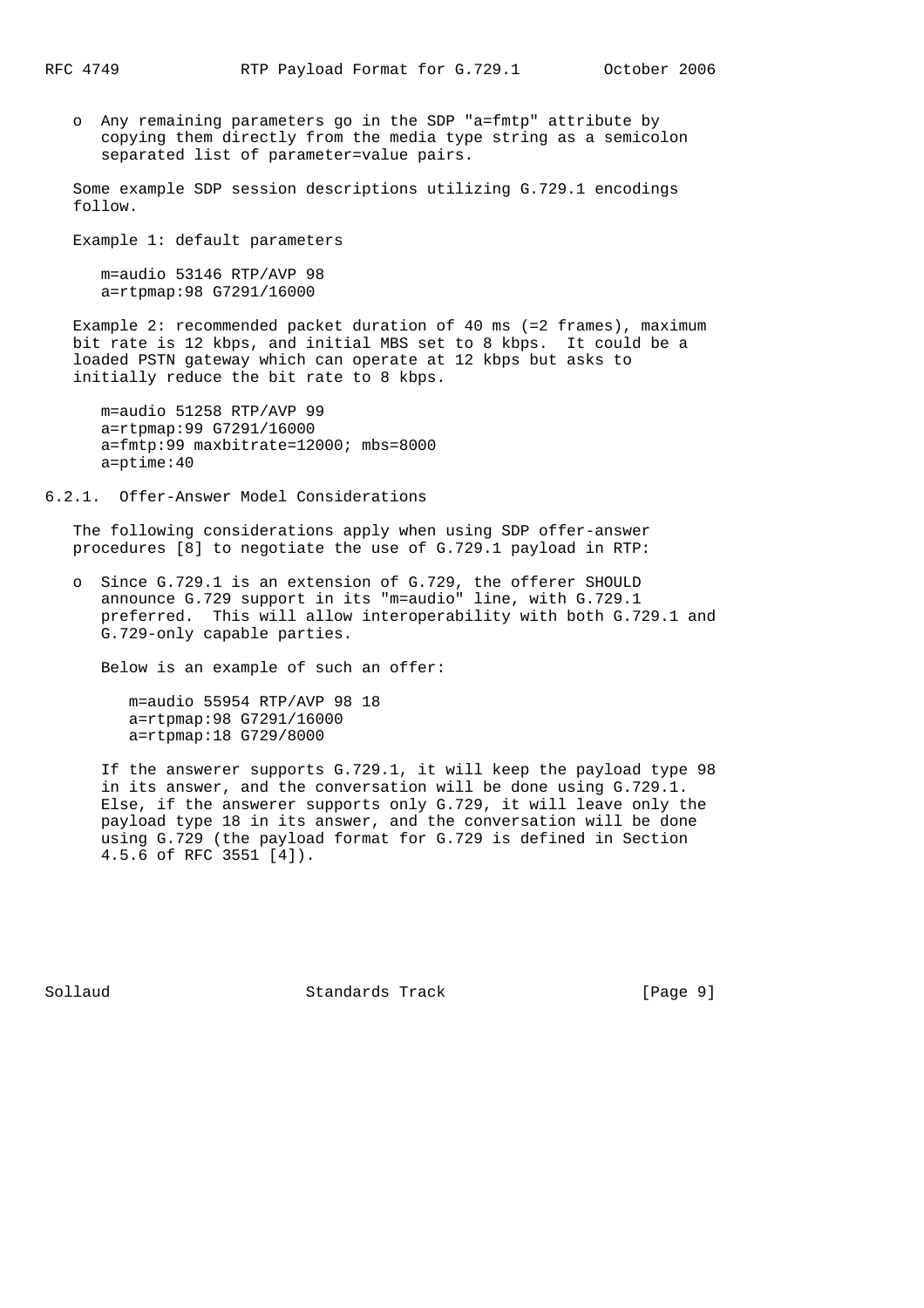Note that when used at 8 kbps in G.729-compatible mode, the G.729.1 decoder supports G.729 Annex B. Therefore, Annex B can be advertised (by default, annexb=yes for G729 media type; see Section 4.1.9 of RFC 3555 [7]).

- o The "maxbitrate" parameter is bi-directional. If the offerer sets a maxbitrate value, the answerer MUST reply with a smaller or equal value. The actual maximum bit rate for the session will be the minimum.
- If the received value for "maxbitrate" is between 8000 and 32000 but not in the permissible values set, it SHOULD be read as the closest lower valid value. If the received value is lower than 8000 or greater than 32000, the session MUST be rejected.
	- o The "mbs" parameter is not symmetric. Values in the offer and the answer are independent and take into account local constraints. One party MUST NOT start sending frames at a bit rate higher than the "mbs" of the other party. The parameter allows announcing this value, prior to the sending of any packet, to prevent the remote sender from exceeding the MBS at the beginning of the session.
	- o If the received value for "mbs" is greater or equal to 8000 but not in the permissible values set, it SHOULD be read as the closest lower valid value. If the received value is lower than 8000, the session MUST be rejected.
	- o The parameters "ptime" and "maxptime" will in most cases not affect interoperability. The SDP offer-answer handling of the "ptime" parameter is described in RFC 3264 [8]. The "maxptime" parameter MUST be handled in the same way.
	- o Any unknown parameter in an offer MUST be ignored by the receiver and MUST NOT be included in the answer.

Some special rules apply for mono-directional traffic:

- o For sendonly streams, the "mbs" parameter is useless and SHOULD NOT be used.
- o For recvonly streams, the "mbs" parameter is the only way to communicate the MBS to the sender, since there is no RTP stream towards it. So to request a bit rate change, the receiver will need to use an out-of-band mechanism, like a SIP RE-INVITE.

Sollaud Standards Track [Page 10]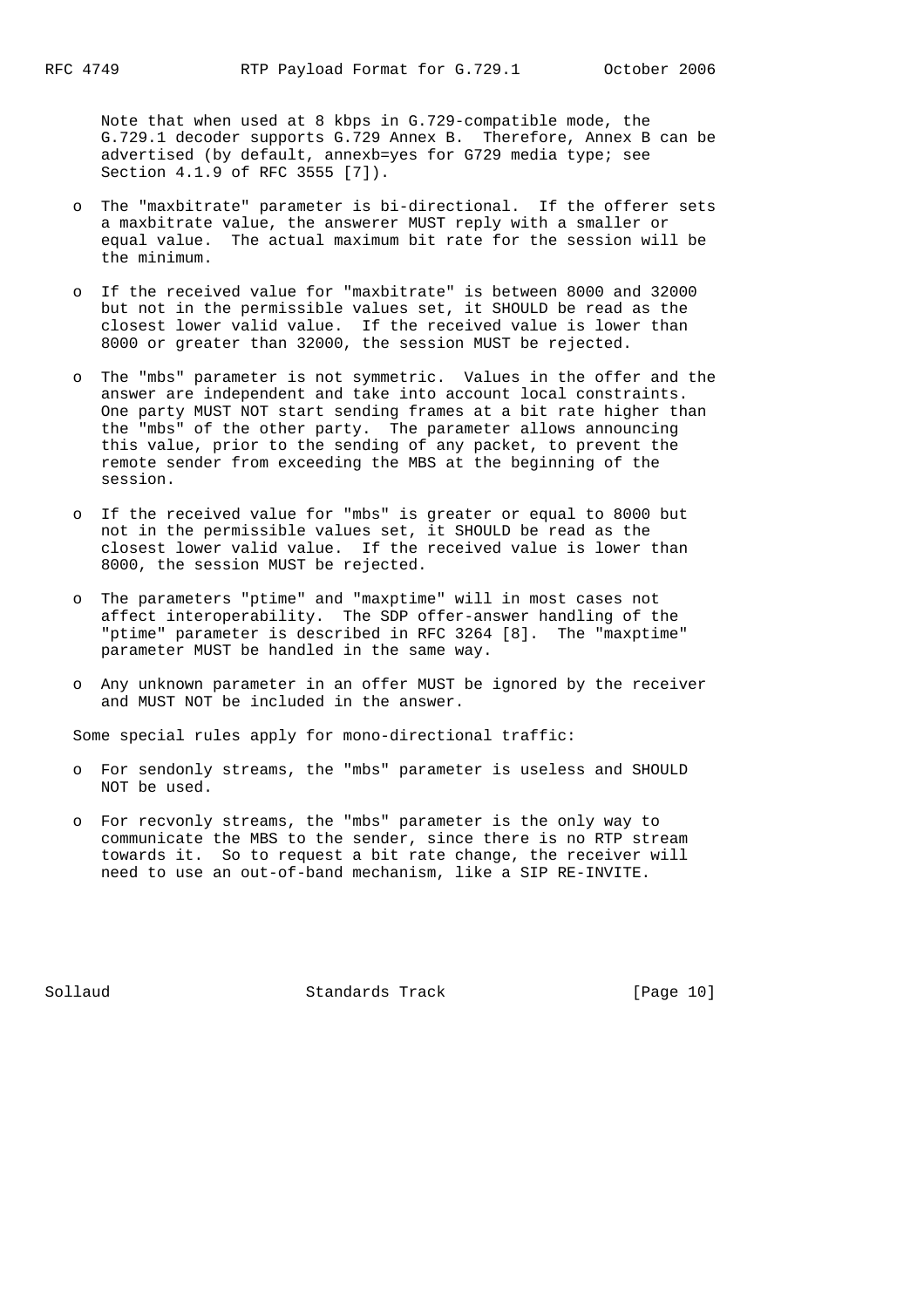Some special rules apply for multicast:

- o The "mbs" parameter MUST NOT be used.
- o The "maxbitrate" parameter becomes declarative and MUST NOT be negotiated. This parameter is fixed, and a participant MUST use the configuration that is provided for the session.
- 6.2.2. Declarative SDP Considerations

 For declarative use of SDP such as in SAP [10] and RTSP [11], the following considerations apply:

- o The "mbs" parameter MUST NOT be used.
- o The "maxbitrate" parameter is declarative and provides the parameter that SHALL be used when receiving and/or sending the configured stream.
- 7. Congestion Control

 Congestion control for RTP SHALL be used in accordance with RFC 3550 [3] and any appropriate profile (for example, RFC 3551 [4]). The embedded and variable bit rates capability of G.729.1 provides a mechanism that may help to control congestion; see Section 3 for more details.

 The number of frames encapsulated in each RTP payload influences the overall bandwidth of the RTP stream, due to the header overhead. Packing more frames in each RTP payload can reduce the number of packets sent and hence the header overhead, at the expense of increased delay and reduced error robustness.

8. Security Considerations

 RTP packets using the payload format defined in this specification are subject to the general security considerations discussed in the RTP specification [3] and any appropriate profile (for example, RFC 3551 [4]).

 As this format transports encoded speech/audio, the main security issues include confidentiality, integrity protection, and authentication of the speech/audio itself. The payload format itself does not have any built-in security mechanisms. Any suitable external mechanisms, such as SRTP [12], MAY be used.

Sollaud **Standards Track** [Page 11]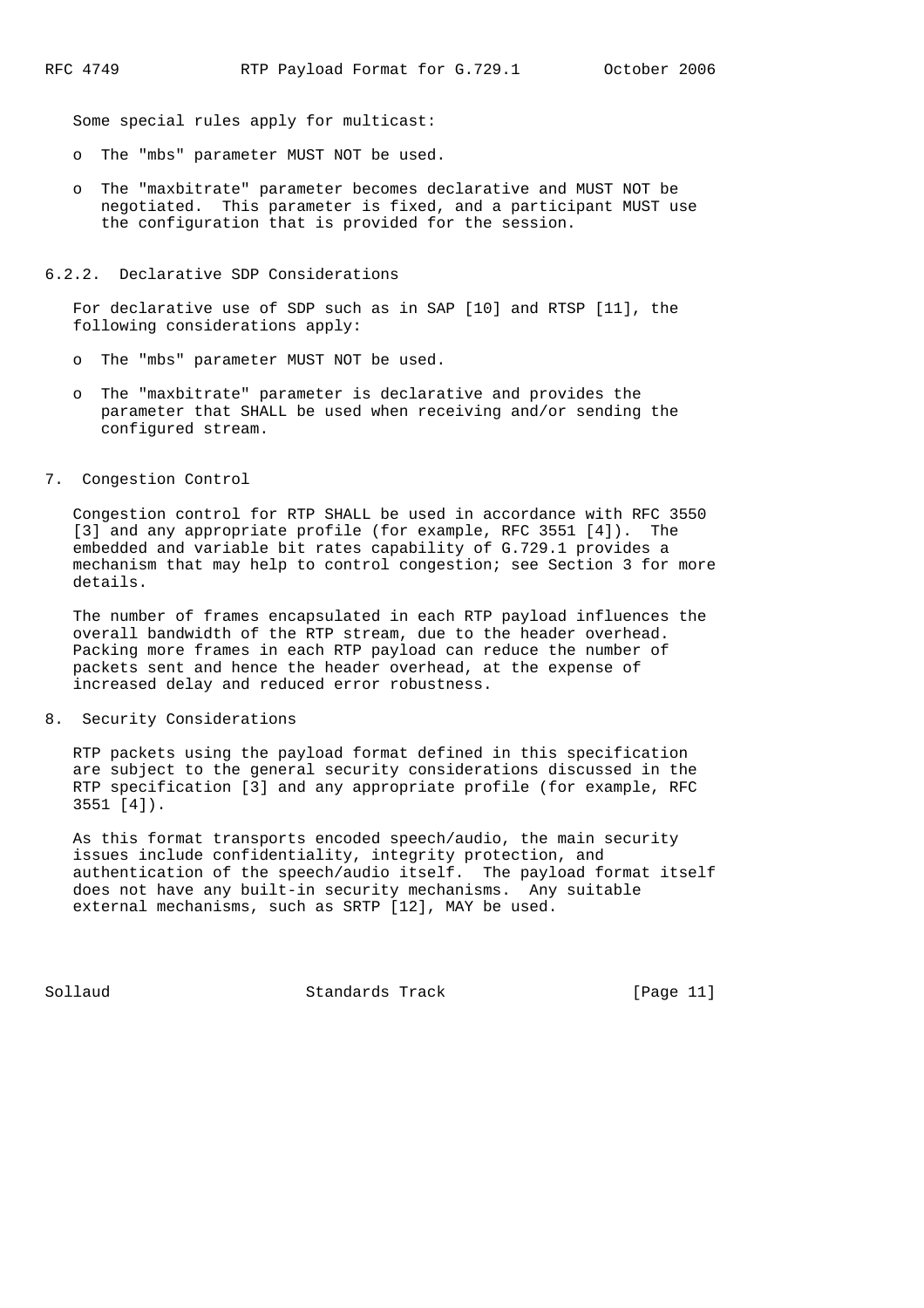This payload format and the G.729.1 encoding do not exhibit any significant non-uniformity in the receiver-end computational load and thus are unlikely to pose a denial-of-service threat due to the receipt of pathological datagrams.

9. IANA Considerations

IANA has registered audio/G7291 as a media subtype; see Section 6.1.

- 10. References
- 10.1. Normative References
	- [1] International Telecommunications Union, "G.729 based Embedded Variable bit-rate coder: An 8-32 kbit/s scalable wideband coder bitstream interoperable with G.729", ITU-T Recommendation G.729.1, May 2006.
	- [2] Bradner, S., "Key words for use in RFCs to Indicate Requirement Levels", BCP 14, RFC 2119, March 1997.
	- [3] Schulzrinne, H., Casner, S., Frederick, R., and V. Jacobson, "RTP: A Transport Protocol for Real-Time Applications", STD 64, RFC 3550, July 2003.
	- [4] Schulzrinne, H. and S. Casner, "RTP Profile for Audio and Video Conferences with Minimal Control", STD 65, RFC 3551, July 2003.
	- [5] Handley, M., Jacobson, V., and C. Perkins, "SDP: Session Description Protocol", RFC 4566, July 2006.
	- [6] Freed, N. and J. Klensin, "Media Type Specifications and Registration Procedures", BCP 13, RFC 4288, December 2005.
	- [7] Casner, S. and P. Hoschka, "MIME Type Registration of RTP Payload Formats", RFC 3555, July 2003.
	- [8] Rosenberg, J. and H. Schulzrinne, "An Offer/Answer Model with Session Description Protocol (SDP)", RFC 3264, June 2002.
- 10.2. Informative References
	- [9] International Telecommunications Union, "Coding of speech at 8 kbit/s using conjugate-structure algebraic-code-excited linear prediction (CS-ACELP)", ITU-T Recommendation G.729, March 1996.
	- [10] Handley, M., Perkins, C., and E. Whelan, "Session Announcement Protocol", RFC 2974, October 2000.

Sollaud **Standards Track** [Page 12]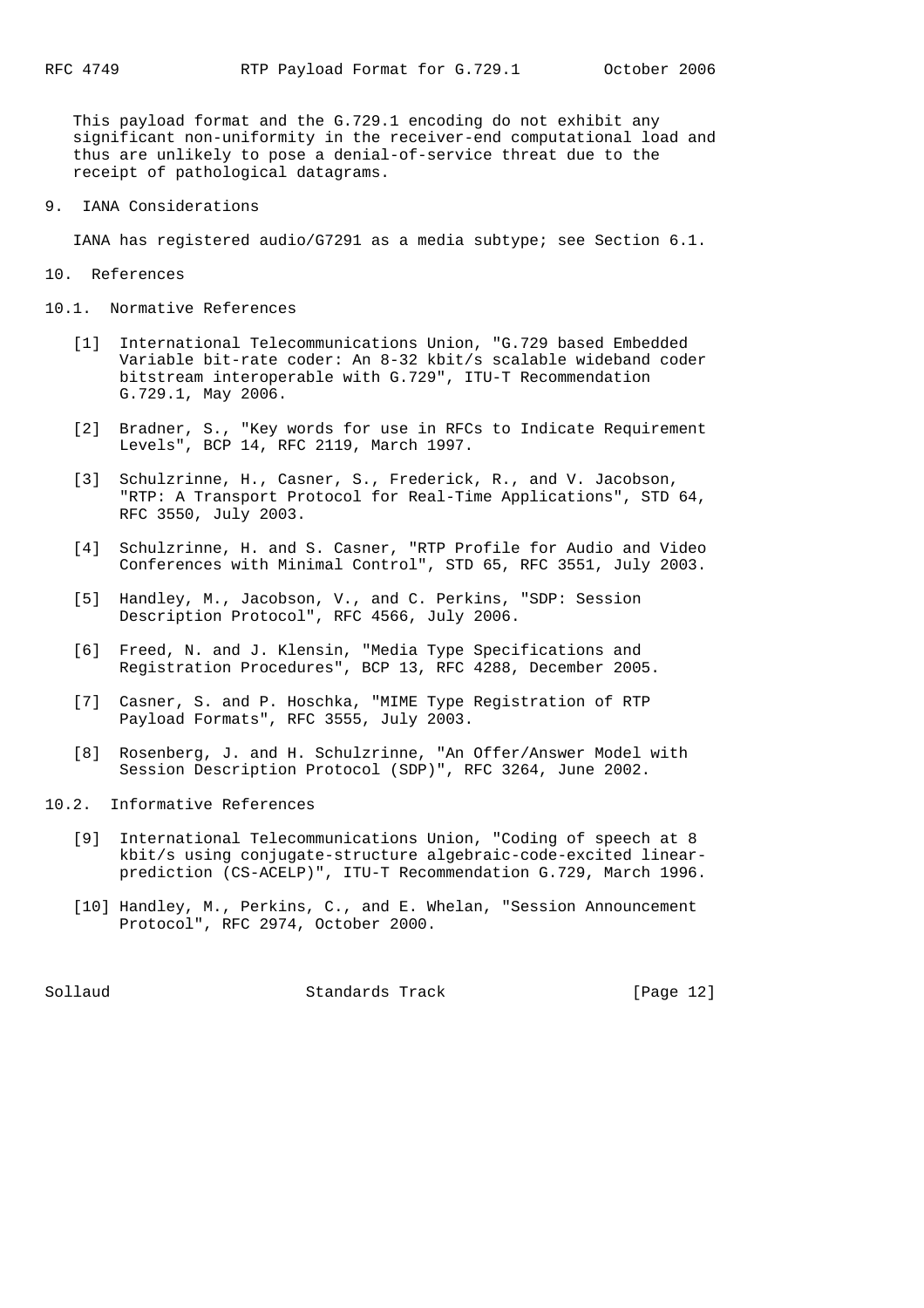- [11] Schulzrinne, H., Rao, A., and R. Lanphier, "Real Time Streaming Protocol (RTSP)", RFC 2326, April 1998.
- [12] Baugher, M., McGrew, D., Naslund, M., Carrara, E., and K. Norrman, "The Secure Real-time Transport Protocol (SRTP)", Norrman, the becare.

Author's Address

 Aurelien Sollaud France Telecom 2 avenue Pierre Marzin Lannion Cedex 22307 France

 Phone: +33 2 96 05 15 06 EMail: aurelien.sollaud@orange-ftgroup.com

Sollaud Standards Track [Page 13]